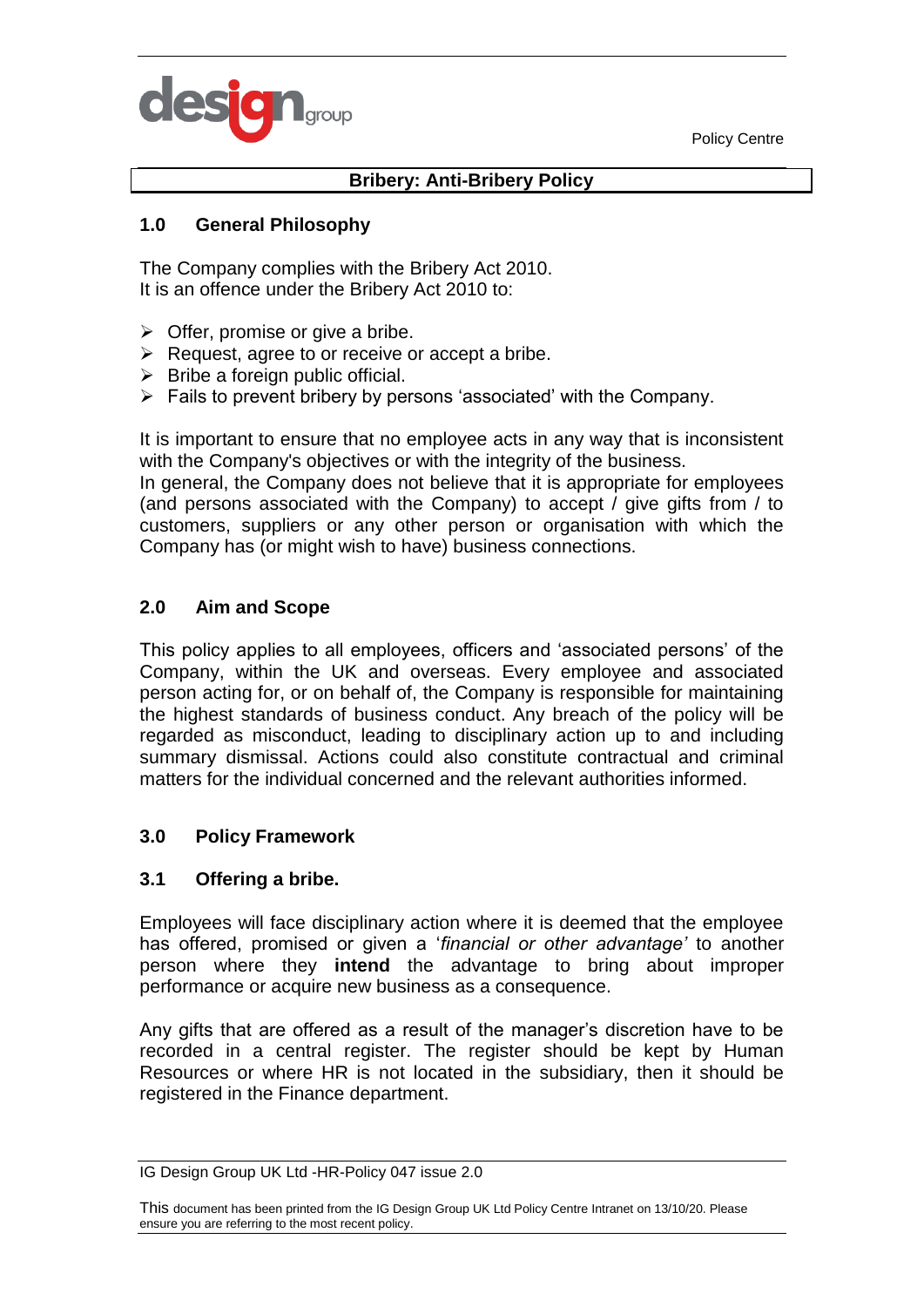Policy Centre



# **3.2 Receipt of gifts – disclosure**

Any employee who receives a gift of any kind from an existing or potential business contact must disclose the fact of the gift, its nature and the identity of the sender to his/her line manager / Human Resources. If the gift is anything other than a small token of appreciation having no substantial financial value, the employee will be required to return the gift.

If, in the opinion of the line manager, the gift might constitute a bribe or other inducement, the employee will be asked to pass the gift to their of senior manager, who will return it to the sender with a suitable letter explaining the Company's policy and asking that it be respected in the future.

In cases where the employee's line manager agrees that the gift was sent to the employee as a token of gratitude for work carried out to a particularly high standard or for an exceptional level of service given, the employee may, at the line manager's discretion, be permitted to retain the gift. Thus small gifts that are genuinely given as a token of appreciation or gratitude will be acceptable, provided that the employee properly declares the gift in line with this policy and provided that the employee does not subsequently treat the person who sent the gift more favourably than other customers/suppliers, etc.

Any gifts that are retained as a result of the manager's discretion have to be recorded in a central register. The register should be kept by Human Resources or where HR is not located in the subsidiary, then it should be registered in the Finance department.

[This policy does not apply to promotional gifts, ie items such as stationery or pens that bear the logo or company name of another organisation, provided that these have no significant value. However, since it is likely that such gifts will be received by only a limited number of employees, they should be shared amongst other members of staff where appropriate. For avoidance of doubt employees are encouraged to gain confirmation on acceptance from their immediate manager / Human Resources].

## **3.2 Hospitality**

*'Reasonable, proportionate'* hospitality and promotional expenditure *'made in good faith [as] an established and important part of doing that business'* will not be penalised. This applies to conducting hospitality for IG Design Group or receiving hospitality from established business contacts. However, where the payment, gift or hospitality is extraordinary or lavish, or has the ability / intent to influence or reward improper performance by the recipient, then this **will** be considered as bribery / fraud and will be dealt in accordance with this policy.

IG Design Group UK Ltd -HR-Policy 047 issue 2.0

This document has been printed from the IG Design Group UK Ltd Policy Centre Intranet on 13/10/20. Please ensure you are referring to the most recent policy.